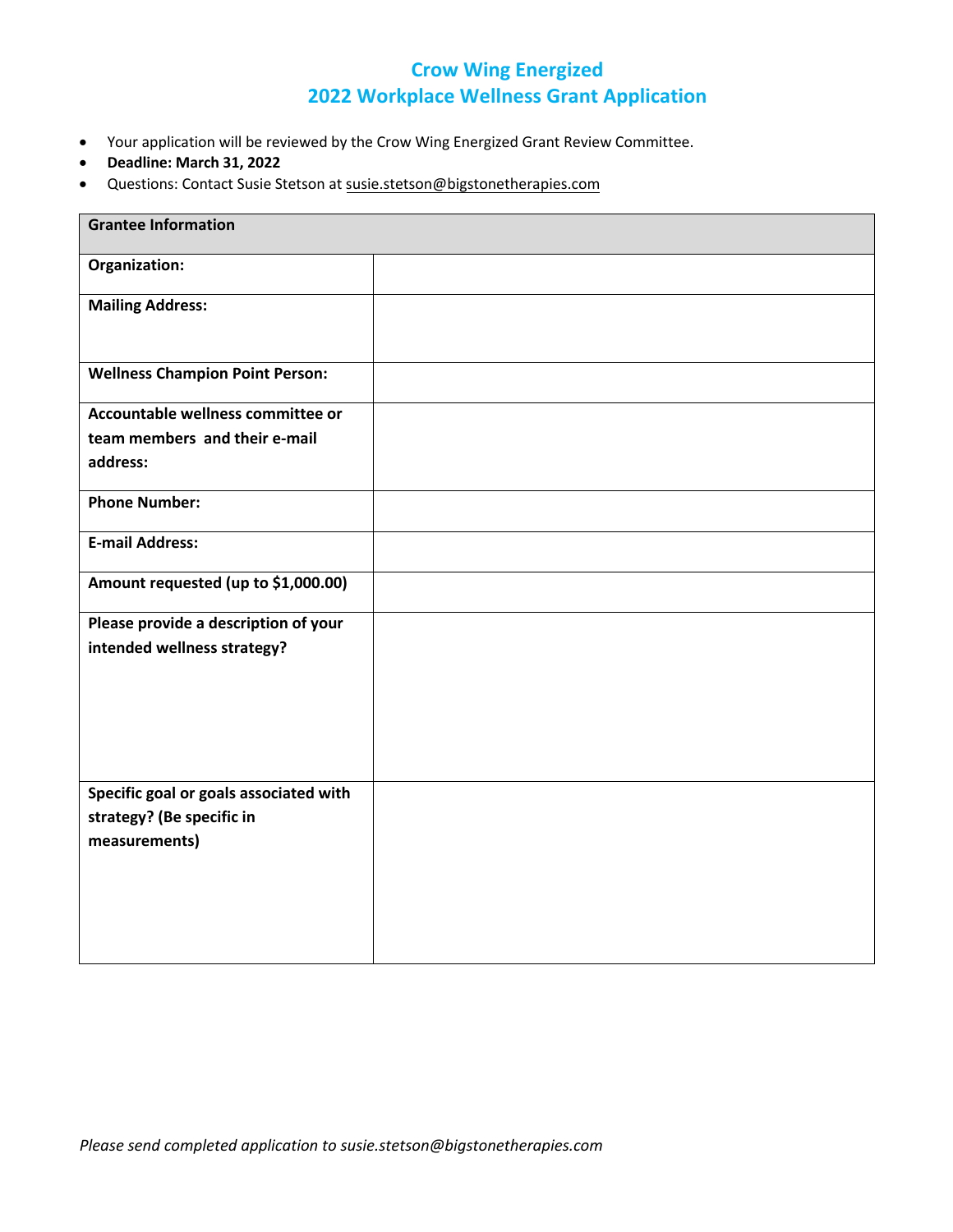| <b>Please explain the Policy System</b> |  |
|-----------------------------------------|--|
| and/or Environmental change with        |  |
| this strategy?                          |  |
|                                         |  |
|                                         |  |
|                                         |  |
|                                         |  |
|                                         |  |
| Please list any community partners or   |  |
| stakeholders involved, and \$ amount    |  |
| of in-kind donations of time/finances   |  |
| for the sustained project - how much    |  |
| is your company investing in the        |  |
| project?                                |  |
|                                         |  |
|                                         |  |
|                                         |  |

I/We will work with Crow Wing Energized to complete the CDC Scorecard to learn about our needs and to help promote health and wellness within our workplace and our community.

I/We will receive up to \$1,000 funding for completing the CDC Scorecard, identifying at least one "Wellness Strategy" to implement. I understand that I may be asked to attend a Workplace Wellness goal group meeting to share my grant.

| Signature (Electronic Signature is acceptable): | DATE. |
|-------------------------------------------------|-------|
|                                                 |       |

**Print Name (Point Person): \_\_\_\_\_\_\_\_\_\_\_\_\_\_\_\_\_\_\_\_\_\_\_\_\_\_\_\_\_\_\_\_\_\_\_\_\_\_\_\_\_\_\_\_** 

**Title: \_\_\_\_\_\_\_\_\_\_\_\_\_\_\_\_\_\_\_\_\_\_\_\_\_\_\_\_\_\_\_\_\_\_\_\_\_\_\_\_\_\_\_\_\_\_\_\_\_\_\_\_\_\_\_\_\_\_\_\_\_\_**